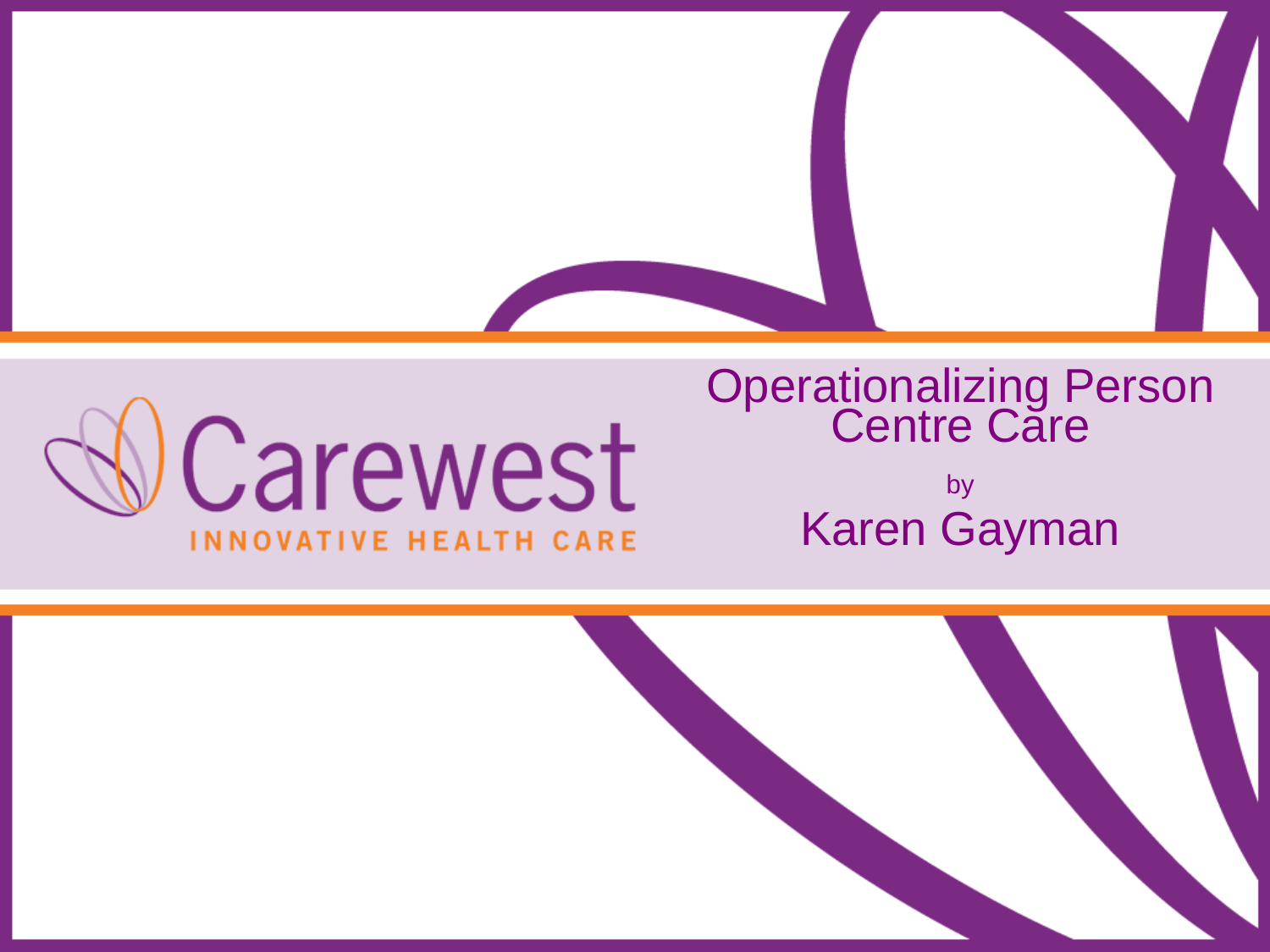### **Person Centred Care**

## **Context**

- Shift from provider centred model of care delivery to one that puts the client in the centre of healthcare
- Improve client and family experience
- Improve the association between staff and client care

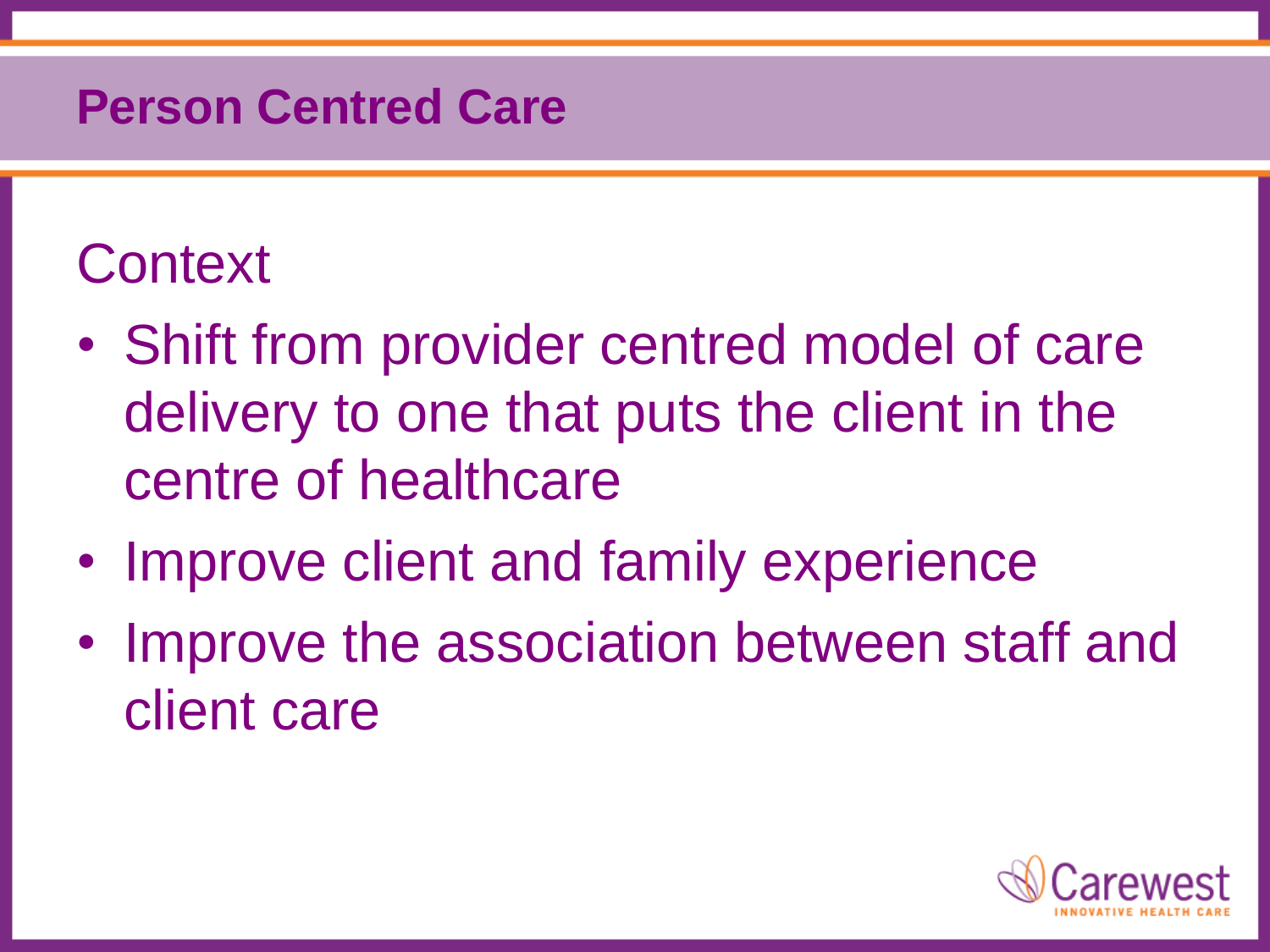# **Context**

- According to Brownie and Nancarro (2013) in their article entitled *Effects of Person Centred Care on residents and staff in age-care facilities: a systematic review*
- Search revealed: 323 potentially relevant articles, one RCT,majority are quasi experimental pre post test design, with a control group (n=4)

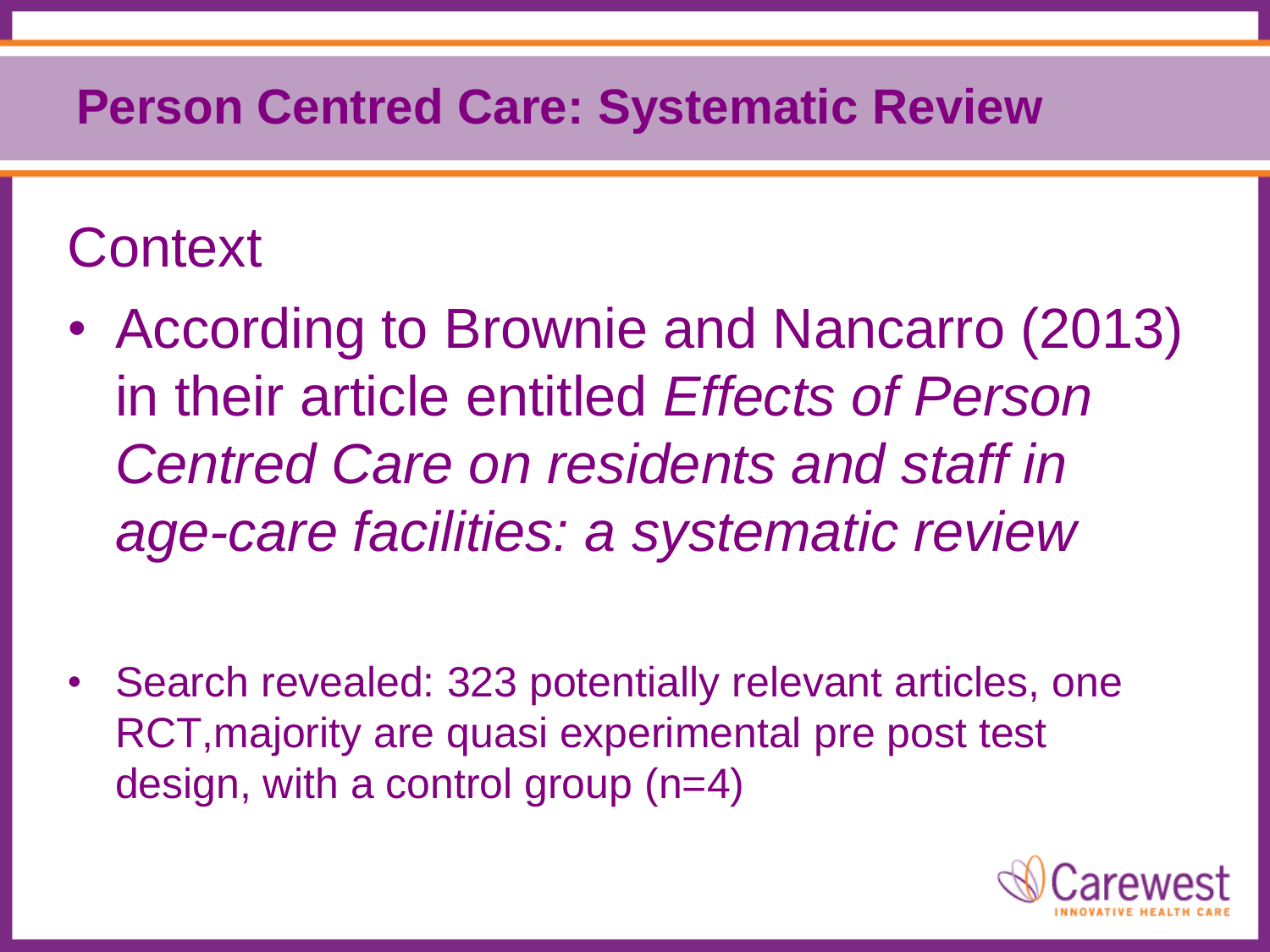- Range of different outcome measures (dependent variables) to evaluate the impact of PCC interventions on aged care residents and staff
- One intervention the *Eden Alternative* was associated with significant improvements in residents levels of boredom and helplessness

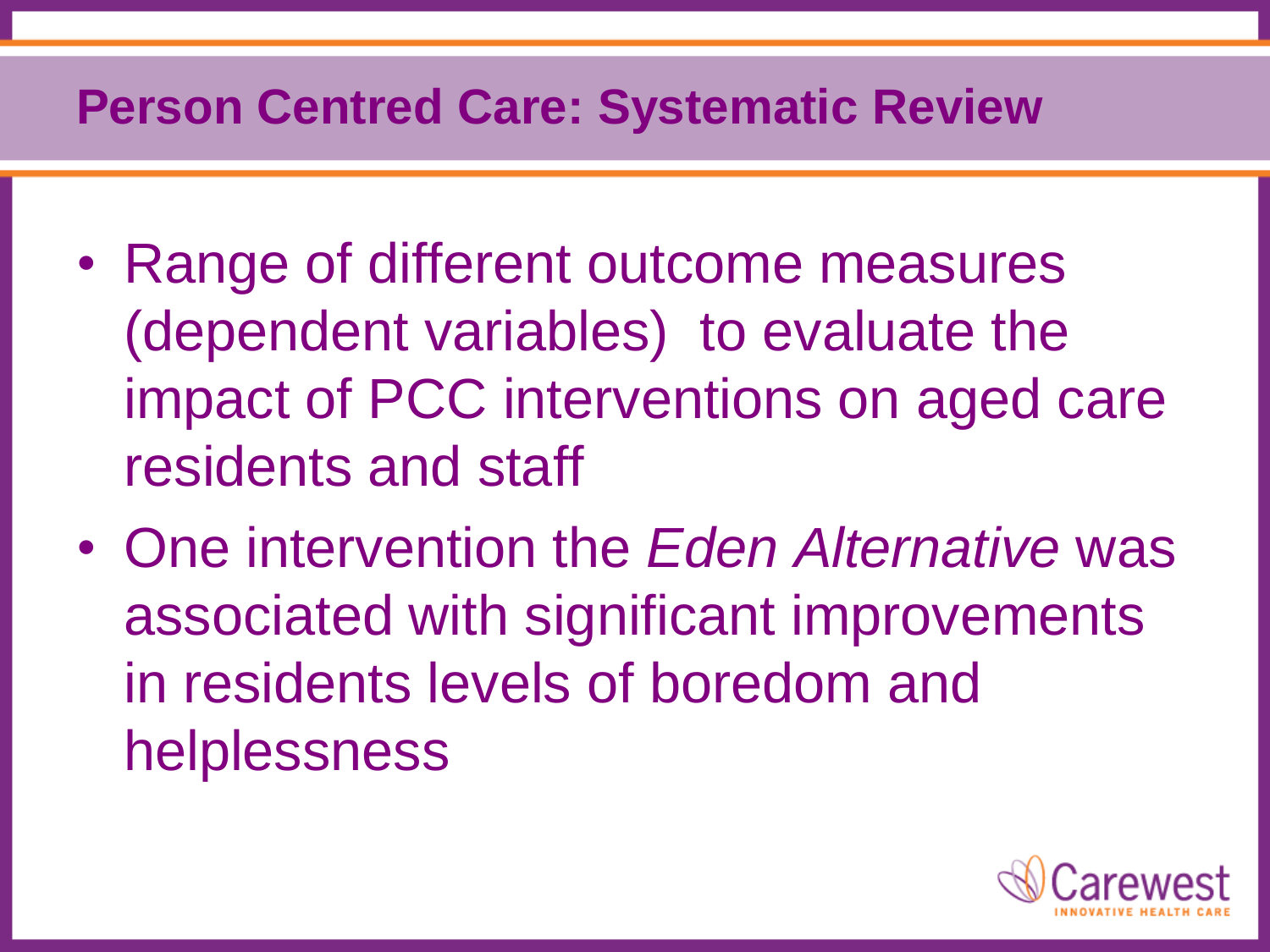- Facility specific PCC interventions were found to impact nurses sense of job satisfaction and their capacity to meet the individual needs of residents in a positive way
- Two studies found that PCC was associated with an increase of falls

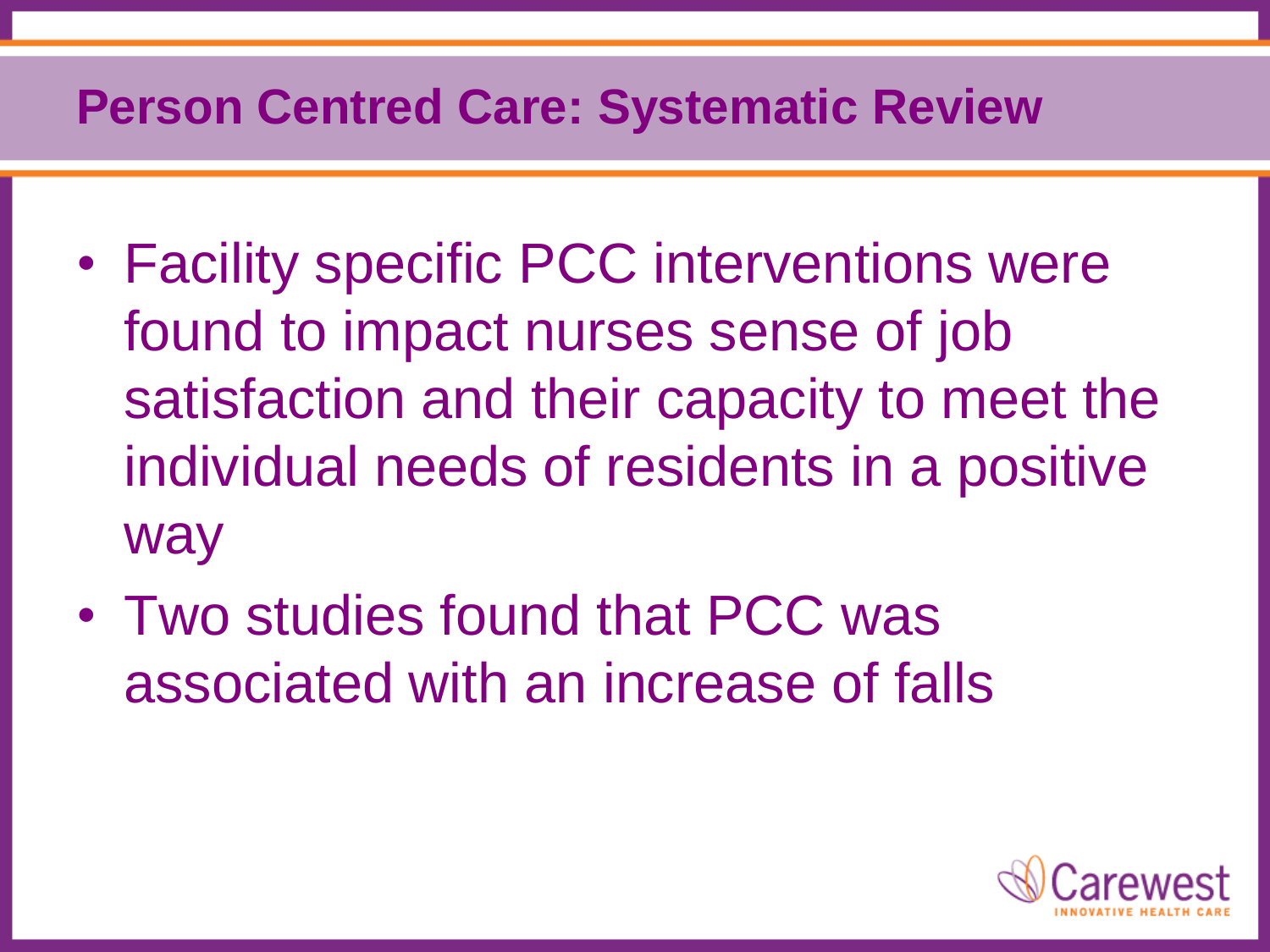• The authors note that findings from their review need to be interpreted cautiously due to limitations in study design and potential for confounding bias

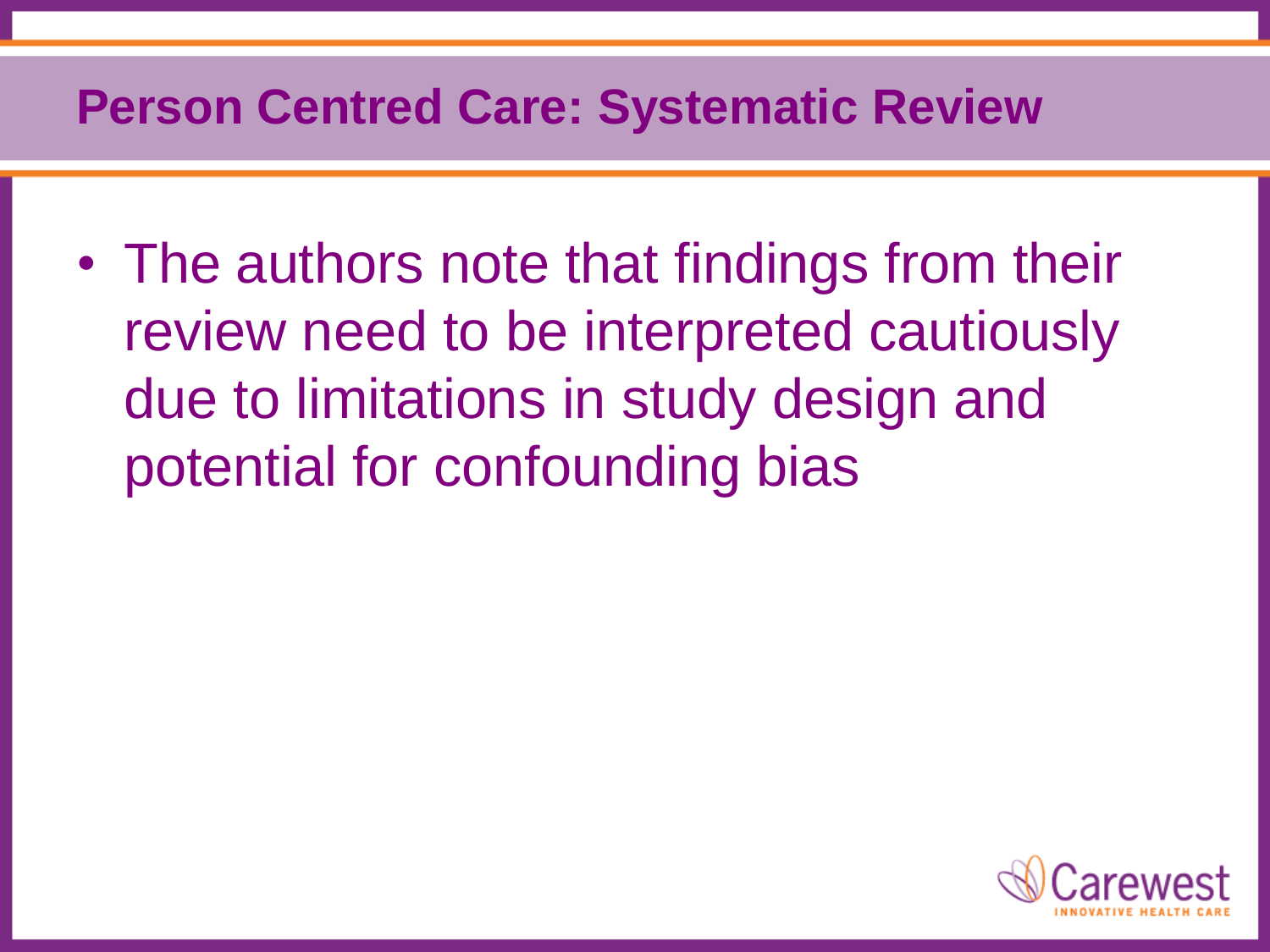### **Definition Person Centred Care**

- Person-centred care sees people receiving care as equal partners in planning, developing and assessing care to make sure it is most appropriate for their needs. It involves putting clients/residents and their families at the heart of all decisions.
- (Adapted from The Health Foundation http://www.health.org.uk/areas-of-work/topics/personcentred-care/)

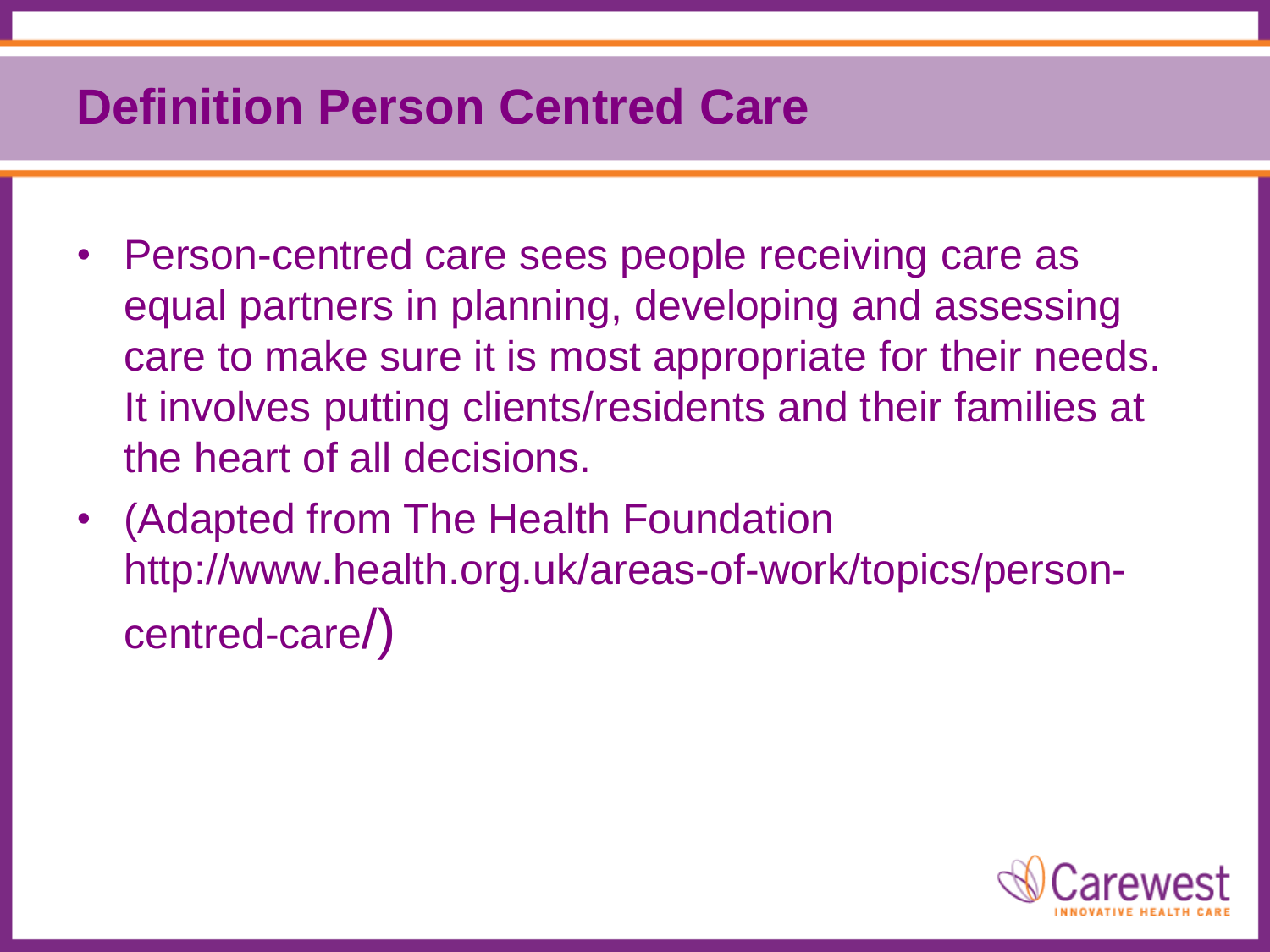#### **Medical Model**

• Client/resident role is passive

#### • Client/resident is recipient of treatment/care

Source: Saint Elizabeth Health Care, 2013

- Client/resident role is active (e.g. asking questions, decisionmaking, goal setting
- Client/resident is a partner in treatment/care plan and their own expertise respected

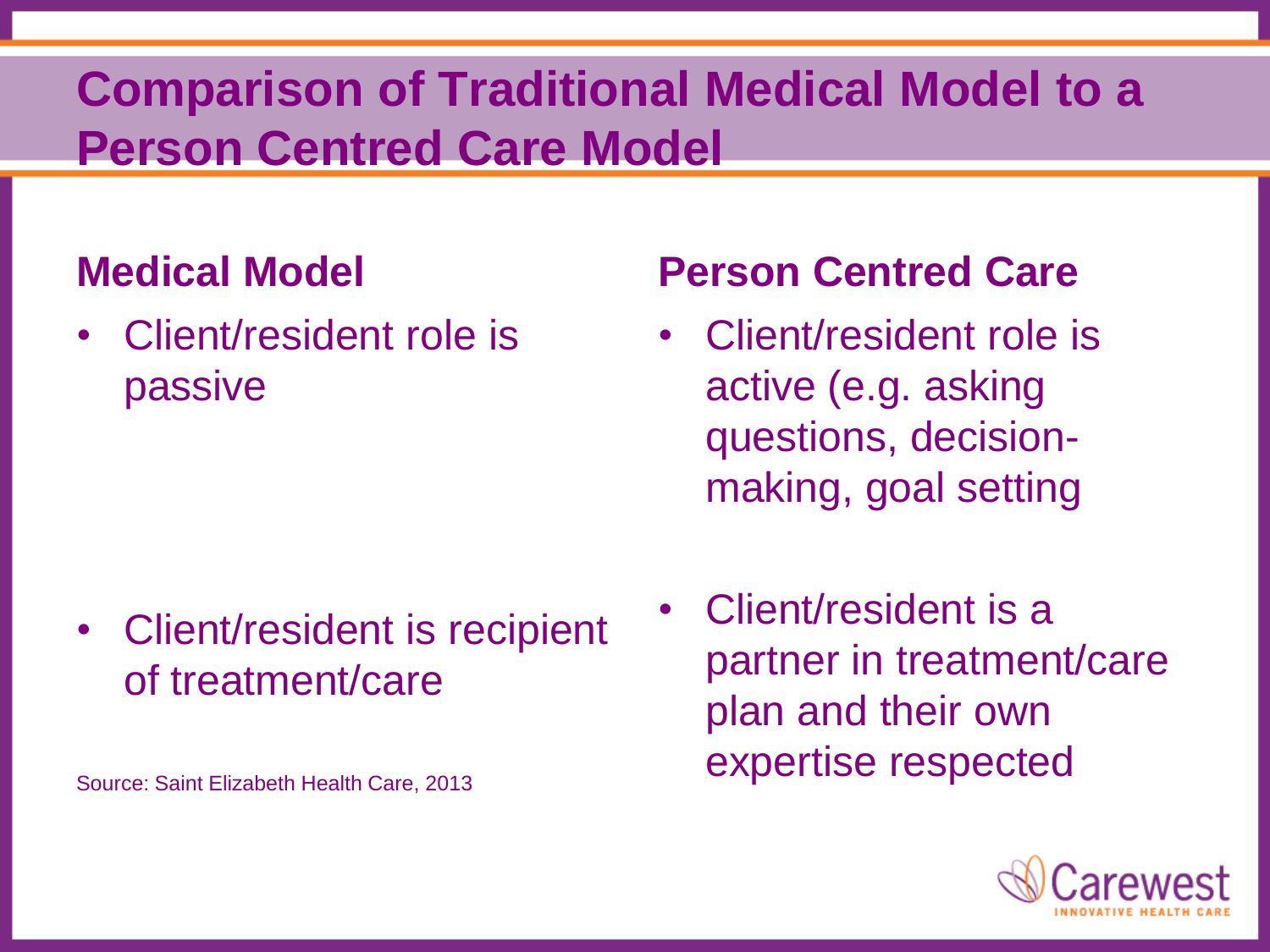#### **Medical Model**

• Health care provider is the decision-maker

Disease-centered

- Provider collaborates with client/resident and families in making decisions
- Quality-of-life-centered; helping people gain personal satisfaction in their lives

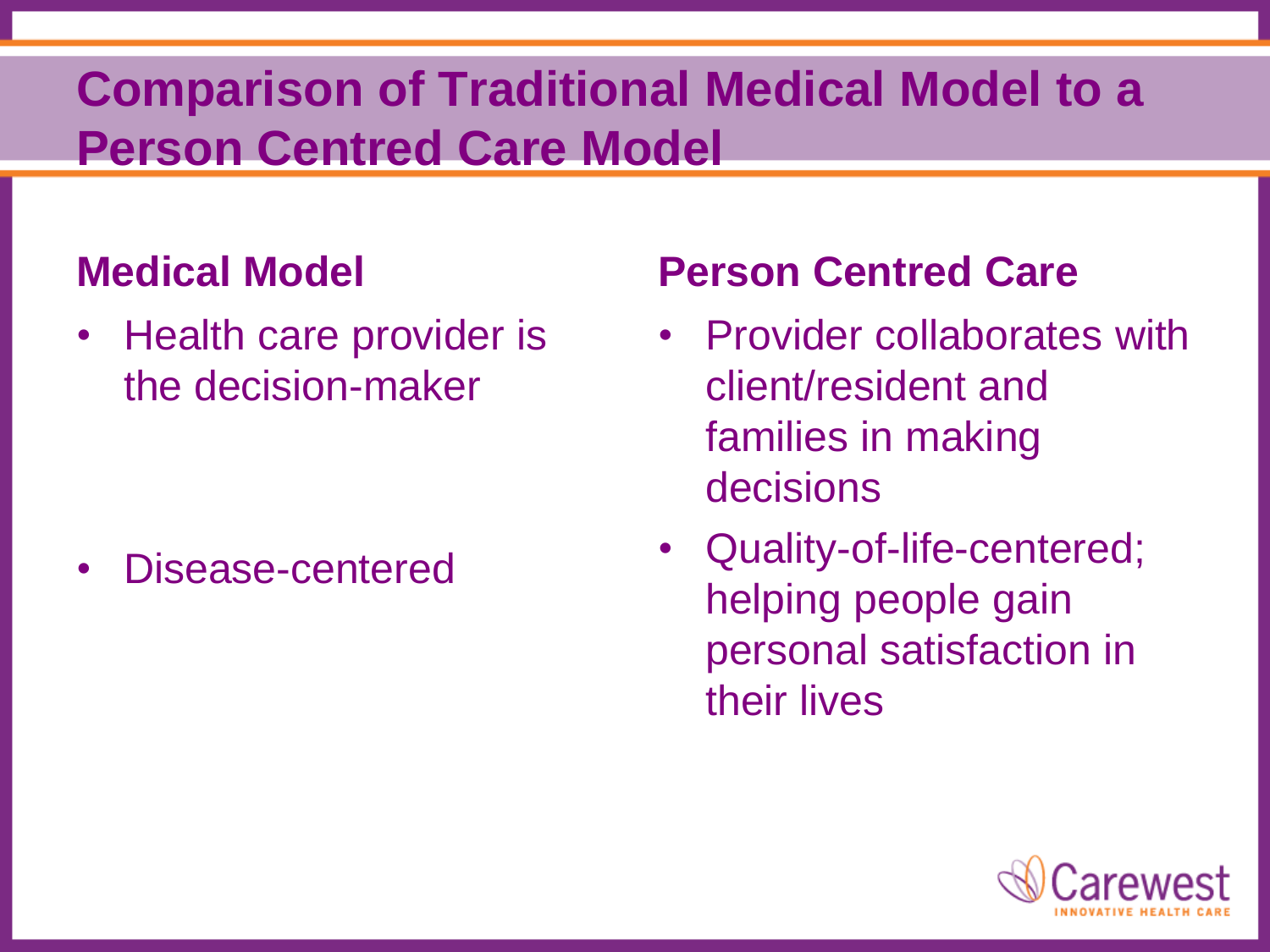#### **Medical Model**

• Provider does most of the talking

• In LTC, the medical model is based largely on institutional schedules to which the individual must conform

- Provider listens more and talks less, tries to better understand the client/resident, develops a therapeutic relationship
- Driven by the individual's needs and preferences (or past patterns) (e.g. client can decide what treatment is provided, when to rise, when and what to eat, what social activities to engage in)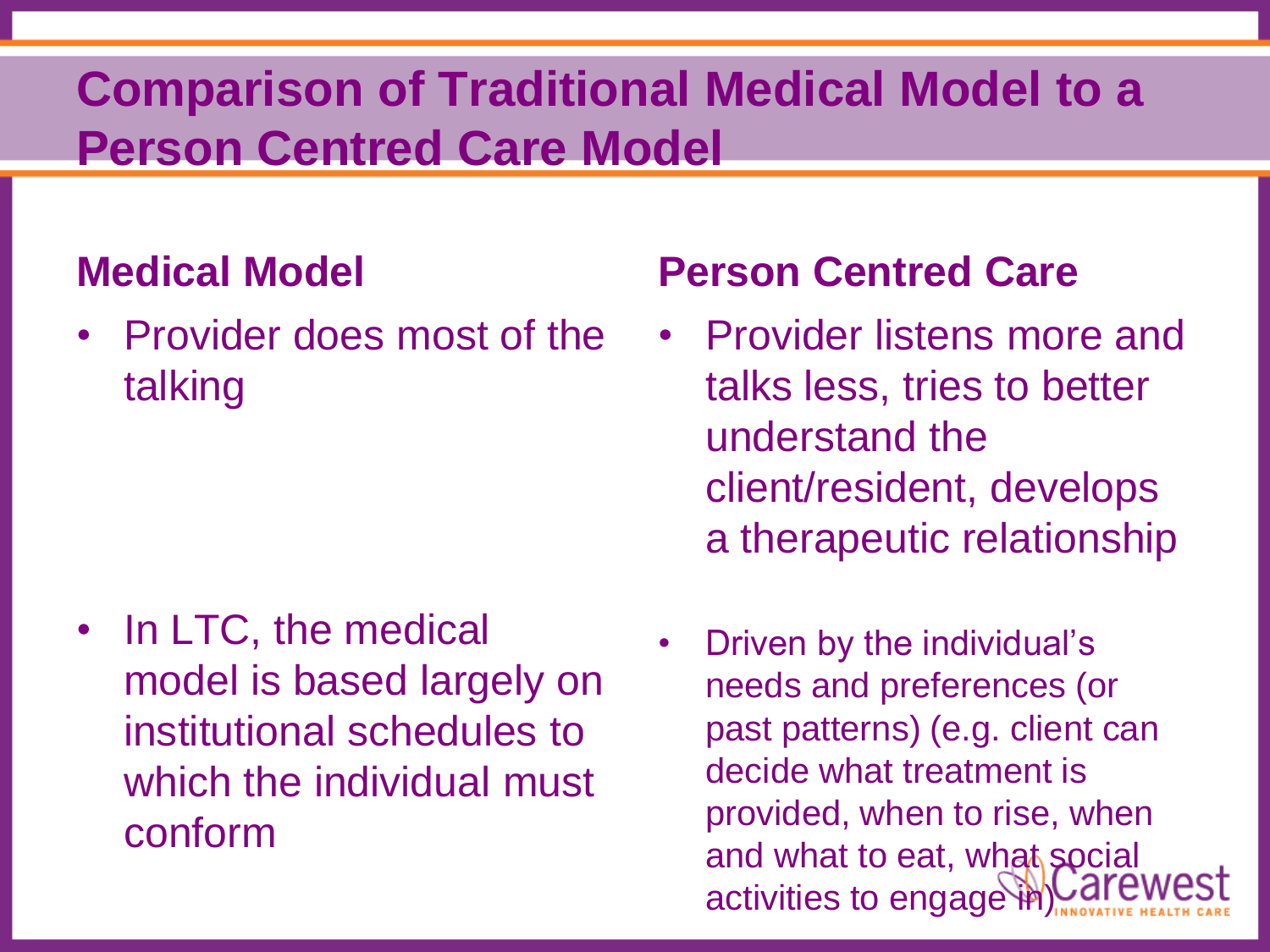#### **Medical Model**

- In home and community care, focused on the care tasks to be completed during the time-limited visit
- Provider training is solely based on medical knowledge or job descriptions that are limiting and create work silos

- Driven by the individual's needs and preferences (e.g. client can decide what care is provided, when and how)
- Staff are cross-trained and learn to care for the whole individual, who also has social, spiritual and other personal needs.

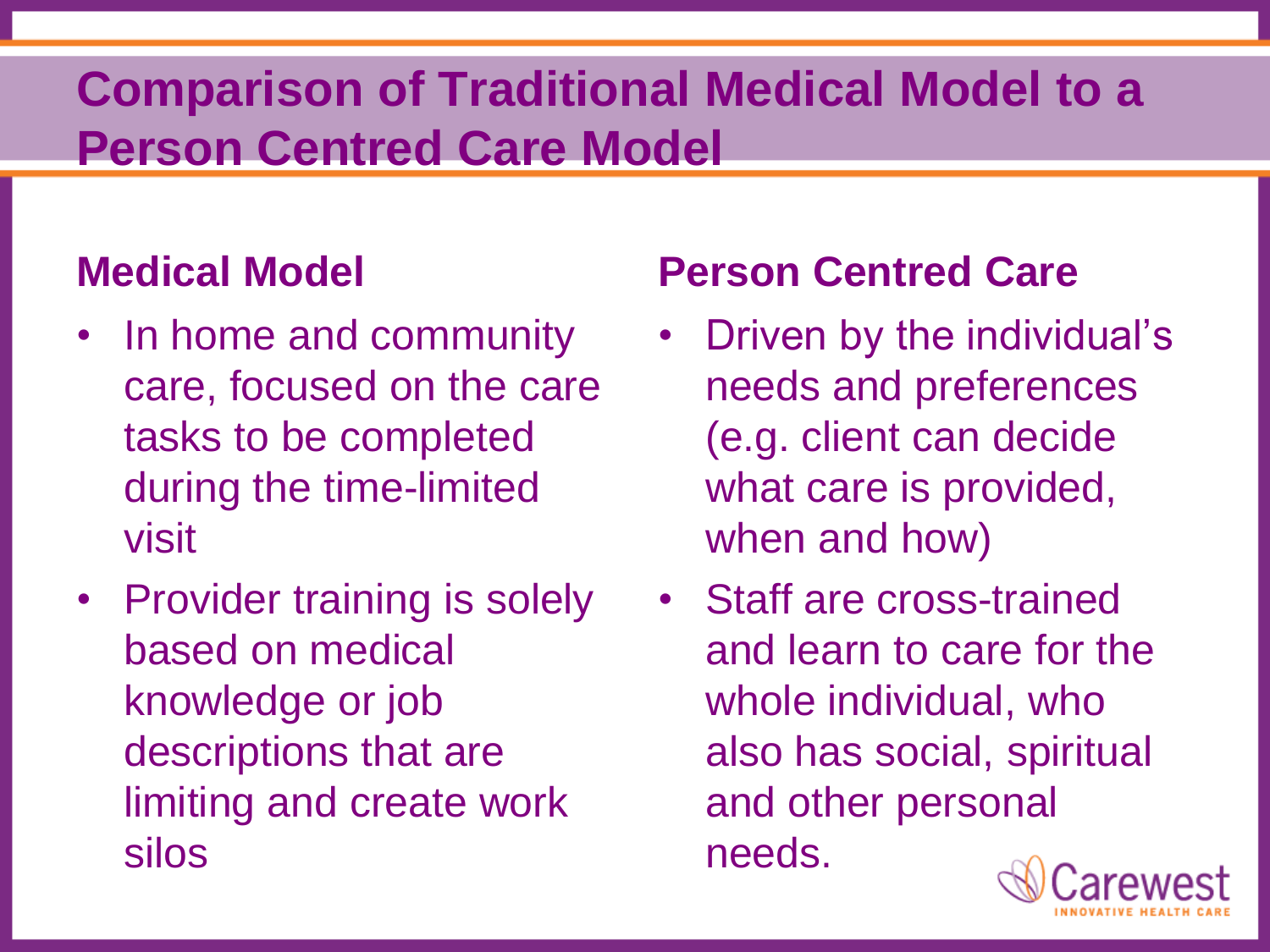### **Dimensions of Person Centre Care**

- According to the National Research Corporation, ( NRC) the 8 dimensions of PCC are:
- Persons Preferences
- Emotional Support
- **Physical Comfort**
- Information and Education
- Continuity and Transition
- Access to Care
- Family and Friends

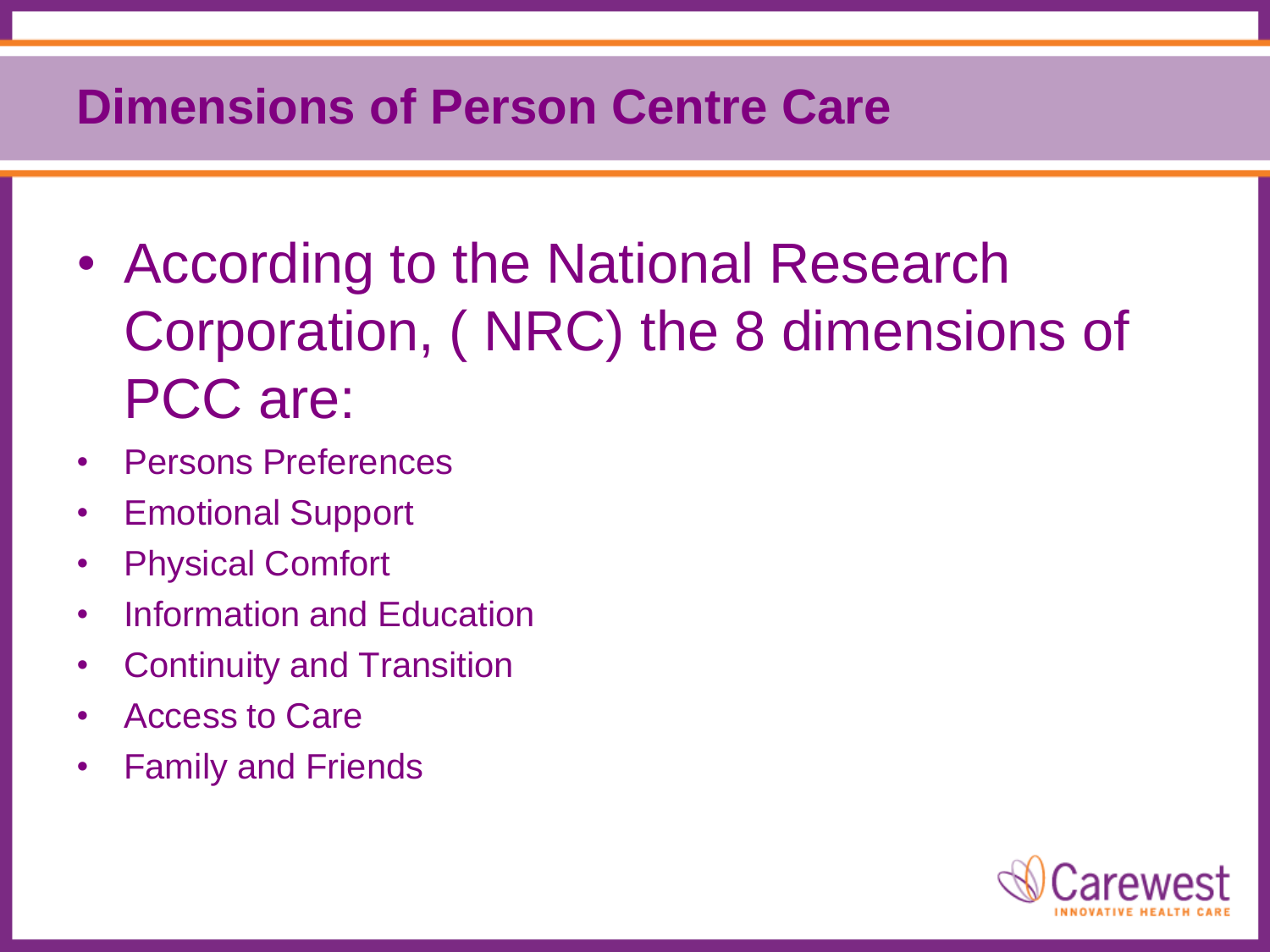### **Challenges, Misconceptions, and Balancing Opportunities**

# Challenges:

- Standardized Definition
- Standardized Metrics
- Transforming the way we do our work
- Shifting paradigms
- Care Delivery Systems, Business models
- Roles

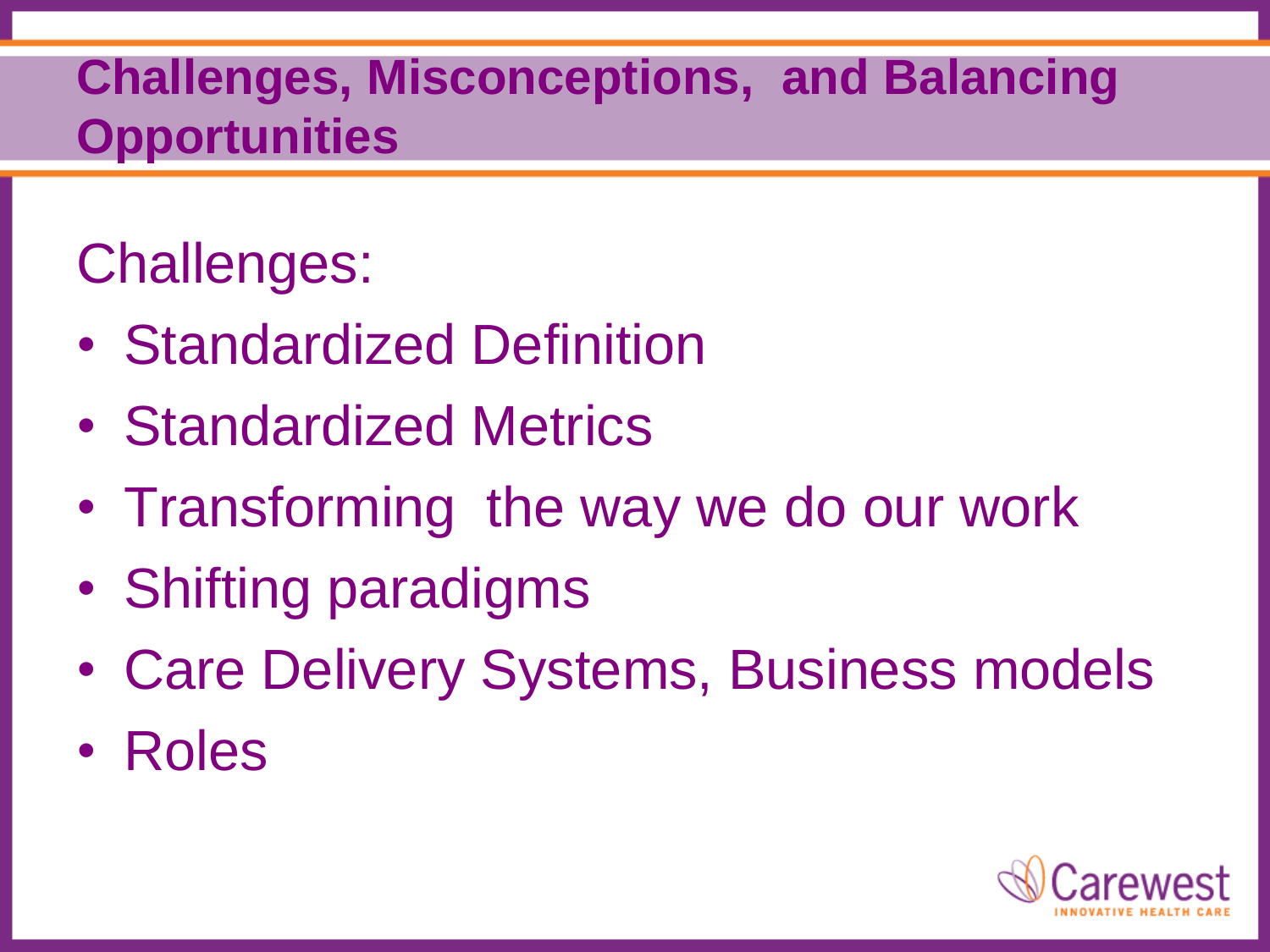### **Challenges, Misconceptions, and Balancing Opportunities**

# A few thoughts on Misconceptions:

- PCC "takes too much time" and resources
- Can we meet the expectations of clients/families given the number of constraints- staffing, time, funding
- Staffing models don't lend easily to a change in culture from bio medical model to PCC

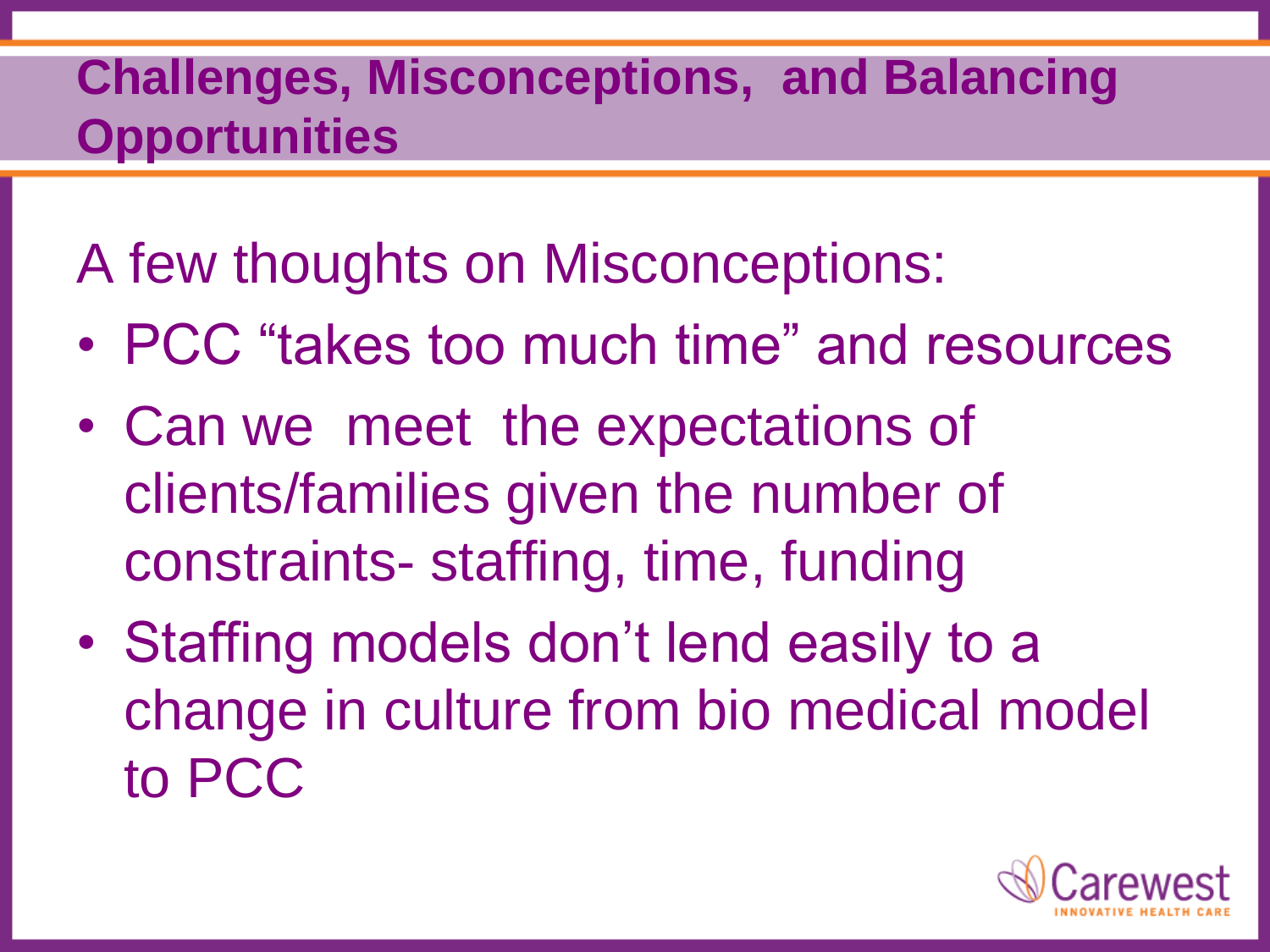### **Challenges, Misconceptions, and Balancing Opportunities**

# Opportunities:

- New Continuing Care Health Services **Standards**
- Accreditation Canada
- Knowledge Exchange and activities to share implementation, guidance related to PCC education